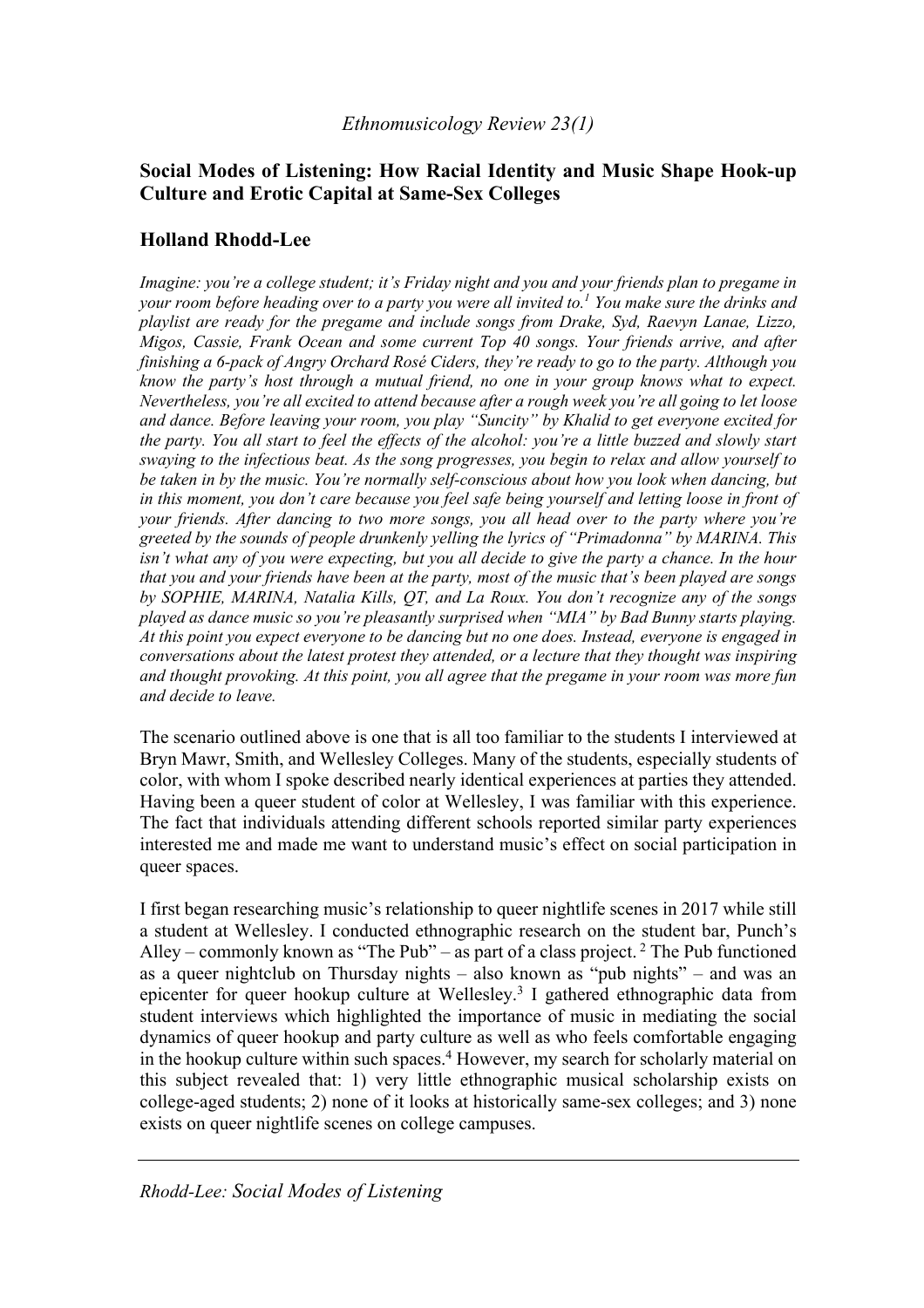While my initial findings demonstrated the important role music plays in mediating the social dynamics of queer hookup and party culture as well as who feels comfortable engaging in such spaces, they also raised additional questions about the roles racial identity and cultural background play in this context. The students of color I consulted expressed concerns about participating in predominantly white spaces, like The Pub, because they did not feel welcomed or safe. Unfortunately, this is a common problem for many students of color who attend predominantly white institutions (PWIs). They often have difficulty navigating social environments within these institutions because most student spaces were designed for a predominantly white student population. As a result, students of color find these spaces uncomfortable since they were not designed for them or meet their needs.

Most of the queer students of color I interviewed stated that they often felt othered and objectified in predominantly white queer spaces due to the erotic capital their white peers ascribed to their intersectional identities. Based on these accounts, it became clear that further examination of these scenes was needed to understand how racial identity influences how queer students of color are treated. Further study provided new insight into the interplays of music, historically same-sex institutions, social participation, queer nightlife, and racial identity.

This article explores how music, space, racial identity, and cultural background intersect, and informs who feels included/excluded from queer hookup culture at Bryn Mawr, Smith, and Wellesley Colleges. Using institutional data and student policies, student interviews and playlists provided by students I collected over a two-year period, I examine: 1) what effect school policies have on the formation of party culture; 2) the relationship between music, space, and party culture; and 3) music's relationship to hookup culture and erotic capital.<sup>5</sup>

To do so, I draw upon the works of scholars in the fields of ethnomusicology, sociology, musicology, Black, and queer studies to understand the role of music, racial identity, and cultural background in queer hookup spaces. My findings reveal that the answer is more nuanced and complex than anticipated. While many of the scholarly frameworks on the social use of music, such as Thomas Turino (2008) and Ola Stockfelt (2006) contextualize music's relationship to identity formation, space, and social participation, they do not address how race influences the social affordances of music, and they lack the needed vocabulary and nuance to address the social isolation felt by people of color (POC) whose listening practices are shaped by their cultural backgrounds. To address this oversight, I incorporate scholars whose work utilizes intersectional frameworks to discuss blackness within queer studies (Johnson 2016; Reed 2016), analyze the experiences of POC in white hegemonic power systems (hooks 1992; Cohen 2004; Story 2016), and investigates the links between music and race (Rodano and Bohlman 2000) to provide a more complete reference point from which to draw conclusions.<sup>6</sup>

### *Student Life Policies and Campus Cultures*

Before delving into hookup and party cultures at Bryn Mawr, Smith, and Wellesley Colleges and how music and racial identity fit into them, I will provide some historical

*Ethnomusicology Review*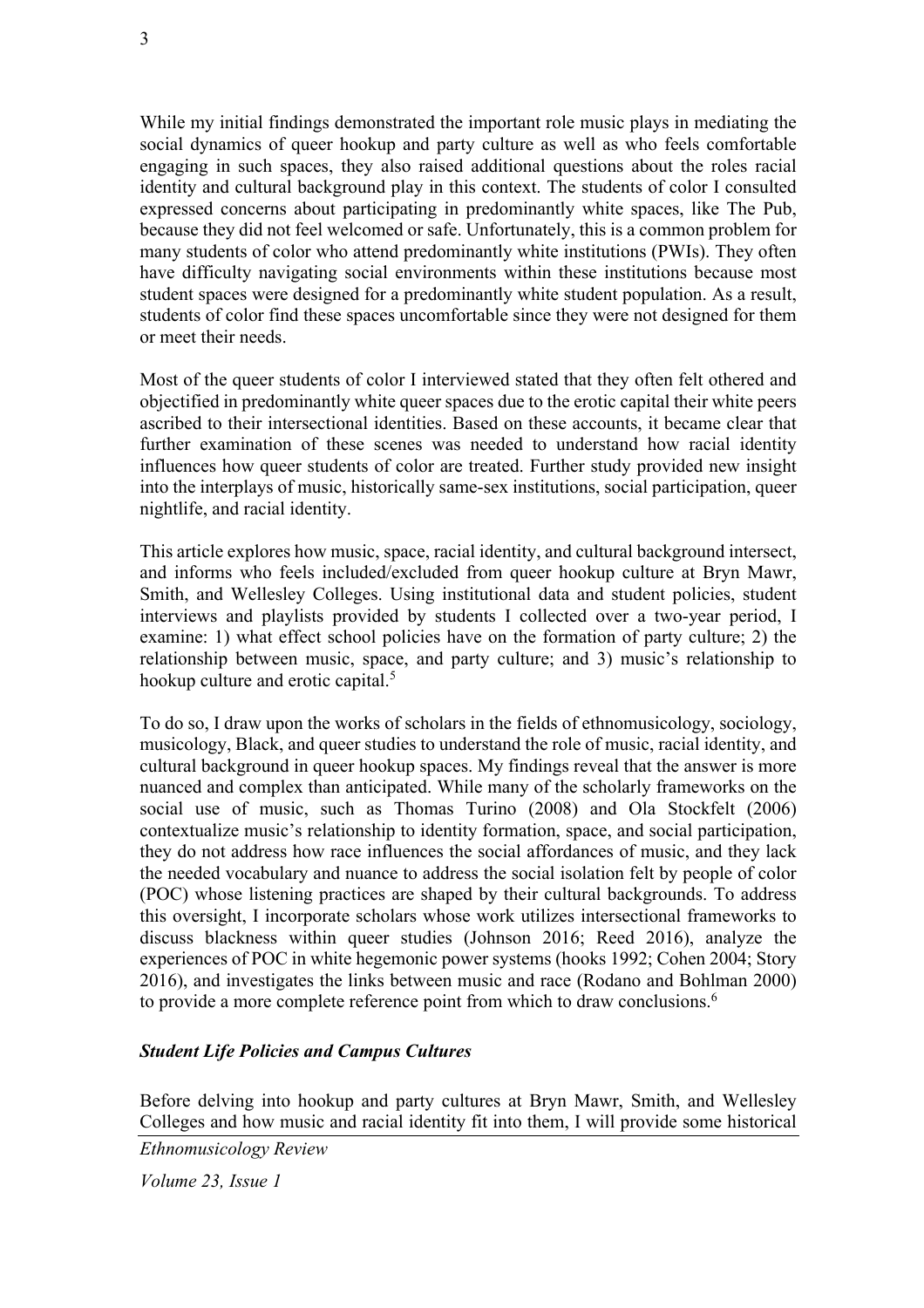context about each college and their student social life policies. Bryn Mawr, Smith, and Wellesley are members of the Seven Sisters Colleges that were founded between 1837 and 1889. Guided by religious beliefs and practices, their mission was to educate women and provide them with similar opportunities only afforded to men at the Ivy League schools – which helped distinguish them from the 50 other women's colleges popping up across the country in the mid to late 19th century (Harwarth et al. 2005). At these colleges, student spaces, like dormitory common areas, were designed to discourage large group gatherings on campus in hopes of preserving women's purity (Harwarth et al. 2005). As a result, students wanting to socialize in large groups, had to do so off campus oftentimes at a neighboring men's college (Harwarth et al. 2005). These practices were in line with societal norms of the time; however, many legacies from that era, such as the design of common areas, still dictate how students socialize today.

### **Student Life Policies: Drugs and Alcohol**

This brings me to Bryn Mawr, Smith, and Wellesley's current student life policies. My research and analysis of their dorm spaces, event, and drugs and alcohol policies aligned with the experiences of students I interviewed in regards to their ability to access their institutions' policies. It also revealed how instrumental these policies are to the formation of social life, and party and hookup culture at these colleges.

A reoccurring theme I heard was that student life policies, especially ones pertaining to parties, greatly affected queer hookup and party cultures at Bryn Mawr, Smith, and Wellesley. Many students, especially those from Smith and Wellesley, stated that the policies were inaccessible and detrimental to the formation of queer social life on their campuses, whereas Bryn Mawr students attributed their prolific party and hookup culture to their school's policies. These comments intrigued me and prompted me to review the policies myself. When I did, I immediately understood why students felt as they did. Bryn Mawr provides all incoming students with a student handbook during orientation that includes state and federal drug and alcohol laws, the college's own drug and alcohol policies, and general information on institutional resources available to students pertaining to drugs and alcohol. This level of transparency and accessibility allowed students to feel confident about their understanding and application of these policies.

Comparatively, Smith and Wellesley's drug and alcohol policies are less accessible and provide less detail. Smith's policy is centrally located on its website, though it was not easy to find. It provides general guidance on alcohol consumption but fails to educate students about state and federal drug and alcohol laws, or its purpose. Wellesley does not have a student handbook so locating their drugs and alcohol policies was even more difficult. Wellesley's policy contains information about the purpose and intent of its policy but does not mention state or federal laws or provide information on institutional resources.

The inaccessibility of the policies coupled with their ambiguous language resulted in Smith and Wellesley students being the least informed about their school's student life policies which produced discomfort socializing in event spaces on these campuses. This point is important because understanding institutional student life policies is critical to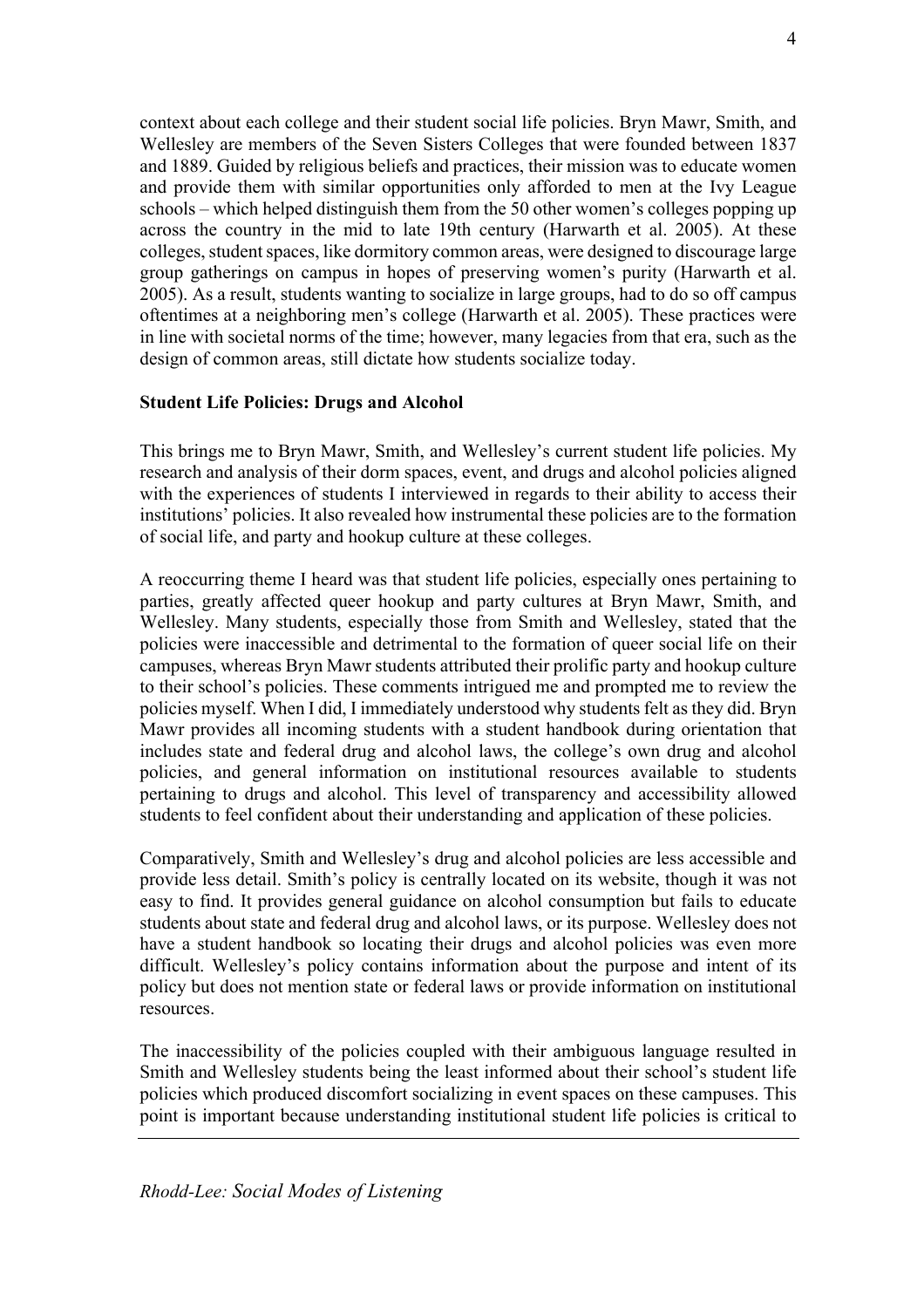students' perceptions about the number of spaces available for large social gatherings on campus, like parties, as well as their comfort level using these spaces. For example, Wellesley students believed that throwing parties in dorm common areas was prohibited – which is not true. Unlike Bryn Mawr and Smith, Wellesley does not have a formal party policy. The closest it come to one is its "Alcohol Use at Student Parties" statement which is found in the appendix to its drugs and alcohol policy:<sup>7</sup>

All events sponsored by students at which alcohol will be served must be registered in advance with the Office of Student Involvement. These procedures apply to all student events held in Wellesley College common spaces, including, but not limited to, parties, receptions, dinners, mixers, or other social events sponsored by student groups associated with the College.<sup>8</sup>

### **Student Life Policies: Events and Parties**

My ethnographic data also revealed that the degree of transparency and accessibility of event policies at each college directly correlates to the creation/proliferation of social life on each campus. For example, Smith students were more knowledgeable of their school's policies than their Wellesley counterparts, however they rarely utilized common spaces for parties or more intimate social gatherings because the onus of securing and preparing the event space fell on them and required a great deal of institutional oversight. Raina (they/them), a sophomore at Smith of African descent,<sup>9</sup> expressed frustration with Smith's party culture and stated that "much of the issue with Smith's party culture [stem from] the policies."10 When I asked for clarification, they explained the various types of parties that are permitted under the current policy; they further added that Smith's party guidelines adversely affect students of color:

One of [the party types] is a house-specific party wherein the houses complete their regular traditions and they're simple parties. They're boring. Smith dining will do special catering for it. It's very lowkey, everything ends at like 11. And that's basically just to uphold the [tradition of having a party] in every house so that when Smith students grow older and they have children, they would go live in the house and do the same traditions that they had done thirty years prior. The other type of party that we have [are] house parties. They're registered still, and what I mean by registered is that you fill out a form through the Office of Student Engagement, you inform them that you are having a party, you are telling them that if you want to have a registered party, everyone at campus has to be available to attend the party. There's no restrictions so, if I wanted to have a party and I only wanted POC, I could not register it. They would not approve my party because it's not open to the white students on campus. So, if I wanted to have a party that was POC-only, it would technically be an illegal party. So, this registered party has campus police on standby outside the house throughout the whole party. Campus police will just sit in their car with their bright lights on and just stand outside any entrance of the house that is held in. And the parties have to end at about 12:30. Usually Smith students end parties at that time anyway so that's not that big of a deal. And so, those are the two types of parties that you can legally have on campus. Otherwise, you have an unregistered party and that basically just is like–with these registered parties, you can't serve your own alcohol and that is the main proponent of why a registered Smith party is bad, because you cannot serve alcohol at a registered party. So, an unregistered party is usually thrown in the basement of these houses... [If] it happens in a basement, maybe there's free liquor and those are bad...The main issue with the policy is [that] there's literal policing at these parties. It's very intimidating to walk up into a house and expect to be relaxed and have fun when there's a [campus police] car waiting outside to get you in trouble at any second. The lights are bright [and] it's a dark, dark, dark campus.

*Ethnomusicology Review* 

*Volume 23, Issue 1*

5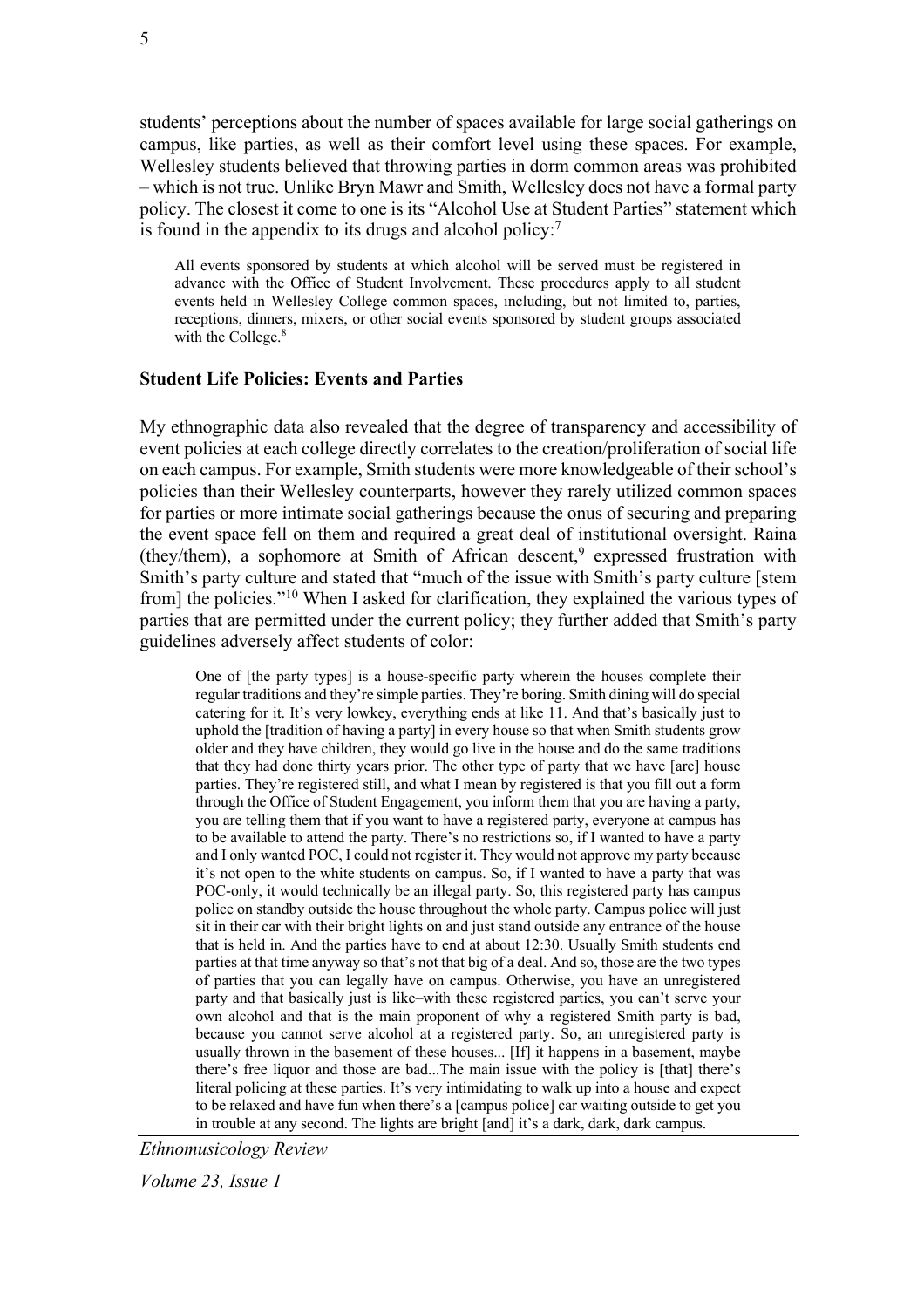Raina also explained that under Smith's event policy a gathering of 10 or more people is considered a party and must be registered with the College.<sup>11</sup>

Gatherings of 10 or more students in student rooms or apartments are considered parties and must be registered with the coordinator of house events in the Department of Residence Life. In a residence house, the event must be held in a public space of the house and is not to include the house corridors or student rooms.<sup>12</sup>

Interestingly, another sophomore named Sonia (she/her), who identifies as Black, also mentioned that parties not registered with the Office of Student Engagement are deemed "illegal."

**H**: even if you just have a party or a kickback in your room, you'd have to register it if it's more than eight people?13

**S**: Yeah, but no one ever does. Like I've had a lot of people in my room before and… I never registered it or anything. People don't really register.

Sonia's and Raina's accounts demonstrate a clear disconnect between the rules that govern student socializing, and the actual types of socialization that occurs at Smith. Predominantly white queer spaces feel unsafe and unwelcoming to queer students of color and makes them feel that their options for spaces to socialize are limited. The twin requirement to register all gatherings of 10 or more people and open them to the entire campus creates institutional barriers for queer students of color who wish to host events exclusively for their community.<sup>14</sup>

Though Smith's event policy is applicable to all students, Sonia and Raina's anecdotes coupled with Smith's predominantly white student body (Table 1) is illustrative of an institutional bias that caters towards white students and normalizes the ways in which they socialize. While queer students of color could theoretically create spaces (like parties) exclusively for their members, as Raina articulated, they are not comfortable doing so because they do not feel as though Smith's policies were designed with them in mind.

|                  | White | Asian-<br>American | <b>International</b> | Latinx  | <b>Black</b> | <b>Multicultural</b> | <b>Pacific Islander</b><br>and Unknown |
|------------------|-------|--------------------|----------------------|---------|--------------|----------------------|----------------------------------------|
| Wellesley        | 36.4% | 20.6%              | 13.5%                | 12.6%   | 6.2%         | 6%                   | $5\%$                                  |
| <b>Bryn Mawr</b> | 37%   | 12.3%              | 23%                  | $9.2\%$ | $6.1\%$      | $5.5\%$              | 8.2%                                   |
| <b>Smith</b>     | 47.7% | $9.3\%$            | 13.9%                | 11.5%   | 6.6%         | 4.8%                 | 6.9%                                   |

#### **Table 1: Composite Overview of the Student Demographics at Wellesley, Bryn Mawr, and Smith Colleges.**<sup>15</sup>

This was one of the many differences I noticed between Smith, Wellesley, and Bryn Mawr and it made me wonder if social life for students of color at Smith would be different if they did not face such stringent policies that systematically disenfranchised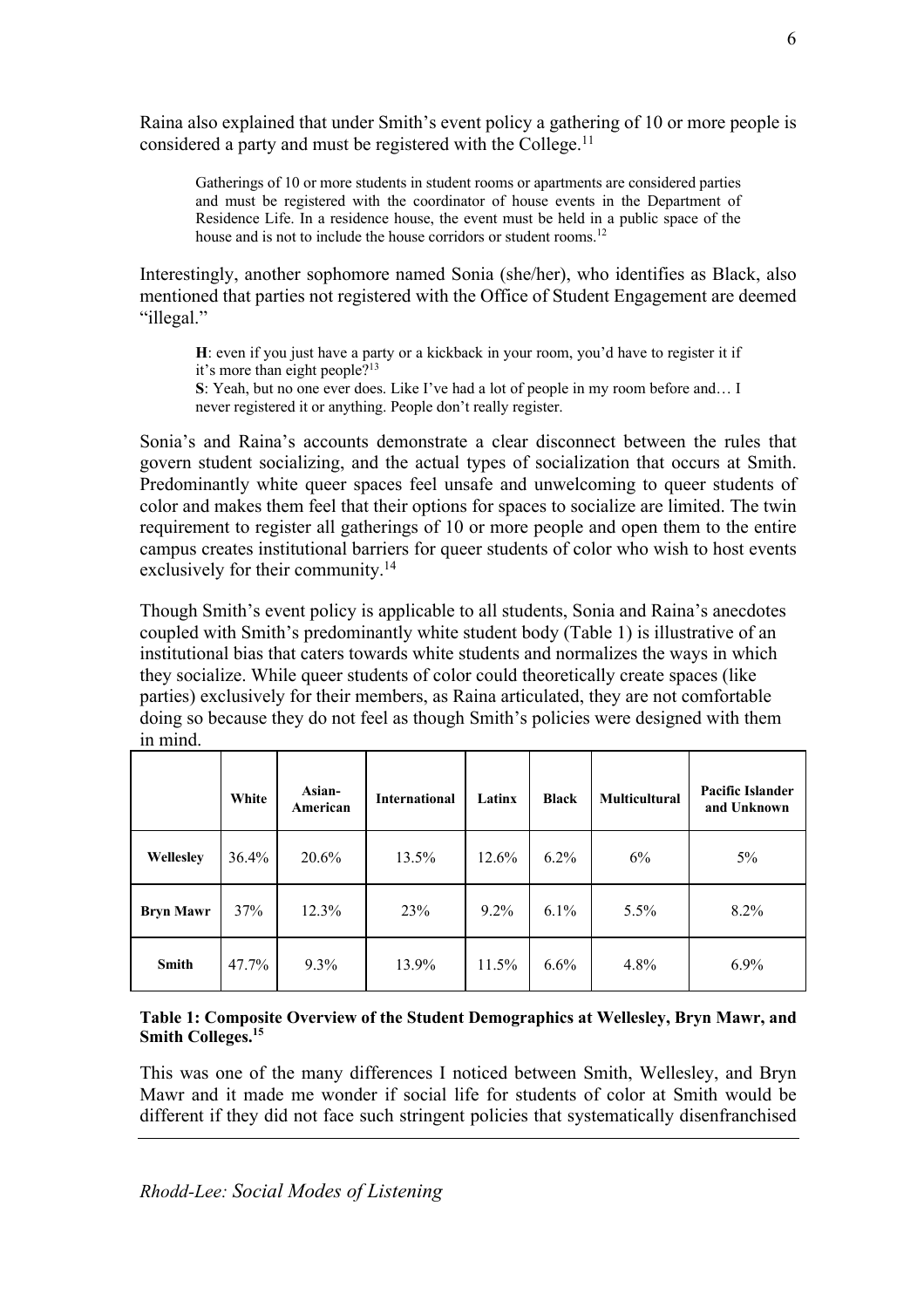them. Smith's use of policies that create a false sense of inclusivity perpetuates the notion of whiteness as normative while simultaneously othering non-white identities through social barriers. As Black and queer theorist Kaila Adia Story notes, coupling the notion that whiteness is unraced with systems of power, like white supremacy, allows white people to distance themselves from their racial privilege while simultaneously designating people of color as the racial other (Story 2016). Through this racial dynamic, white people can maintain "an economic, social, political, and cultural advantage over people of color" (Story 2016).

I also found it interesting that both Smith's and Wellesley's student life policies do not clearly outline and provide guidance about how students can and should socialize in oncampus event spaces. Yet, when addressing policy violations, they are very clear and detailed about the types of actions and activities that violate their policies. This is not the case for Bryn Mawr who clearly defines the term party as it relates to its campus:

A Party is an event, wet (with alcohol) or dry (without alcohol), where 30 or more people gather at one time in a residential dorm space. Wet parties cannot be held in public spaces. Public spaces include: The Campus Center, College Hall, Goodhart, Applebee Barn, Cambrian Row, Schwartz Gymnasium, all corridors, stairwells, landings, basements, attics and courtyards, laundries, all dining halls, Pembroke Dance Studio, classroom buildings, the Computer Center, The Dorothy Vernon Room, Canaday Library, and outdoors on college grounds. Bryn Mawr Student Handbook (2018: 59).

Danielle (she/her), a white senior at Bryn Mawr, explained the logistics of throwing a party. Students must register the event with the Student Activities Office and have a functioning personnel plan that assigns the roles of host, server, and bouncer.<sup>16</sup> To help students navigate and understand this system and its rules, the college uses a level system that is included in the handbook (Table 2).

| Level          | Occupancy           | Number of Hosts<br>Needed                                                                                          | Number of<br><b>Bouncers</b><br>Needed                      | Number of<br><b>Servers</b><br>Needed               | Approved<br>Residence Hall                                                                                                     |
|----------------|---------------------|--------------------------------------------------------------------------------------------------------------------|-------------------------------------------------------------|-----------------------------------------------------|--------------------------------------------------------------------------------------------------------------------------------|
| 1              | $30 - 60$<br>people | 2                                                                                                                  | None                                                        | $\overline{2}$                                      | Batten, Brecon,<br>Denbigh, Merion,<br>Pembroke East and<br>West, Radnor,<br>Erdman, Rhoads<br>North and South,<br>Rockefeller |
| $\overline{2}$ | 61-100<br>people    | 2                                                                                                                  | 3                                                           | $\overline{2}$                                      | Erdman, Rhoads<br>North and South,<br>Rockefeller                                                                              |
| 3              | $101+$<br>people    | Not specified<br>(Hosts must meet<br>with Student<br>Activities and<br>Campus safety 2<br>weeks prior to<br>event) | Not specified<br>(guests are<br>required to sign<br>$\sin)$ | Not specified<br>$(21+$ must<br>wear<br>wristbands) | Not specified                                                                                                                  |

**Table 2: Bryn Mawr's Party Levels System Overview. Bryn Mawr Student Handbook (2018: 60).**

*Ethnomusicology Review*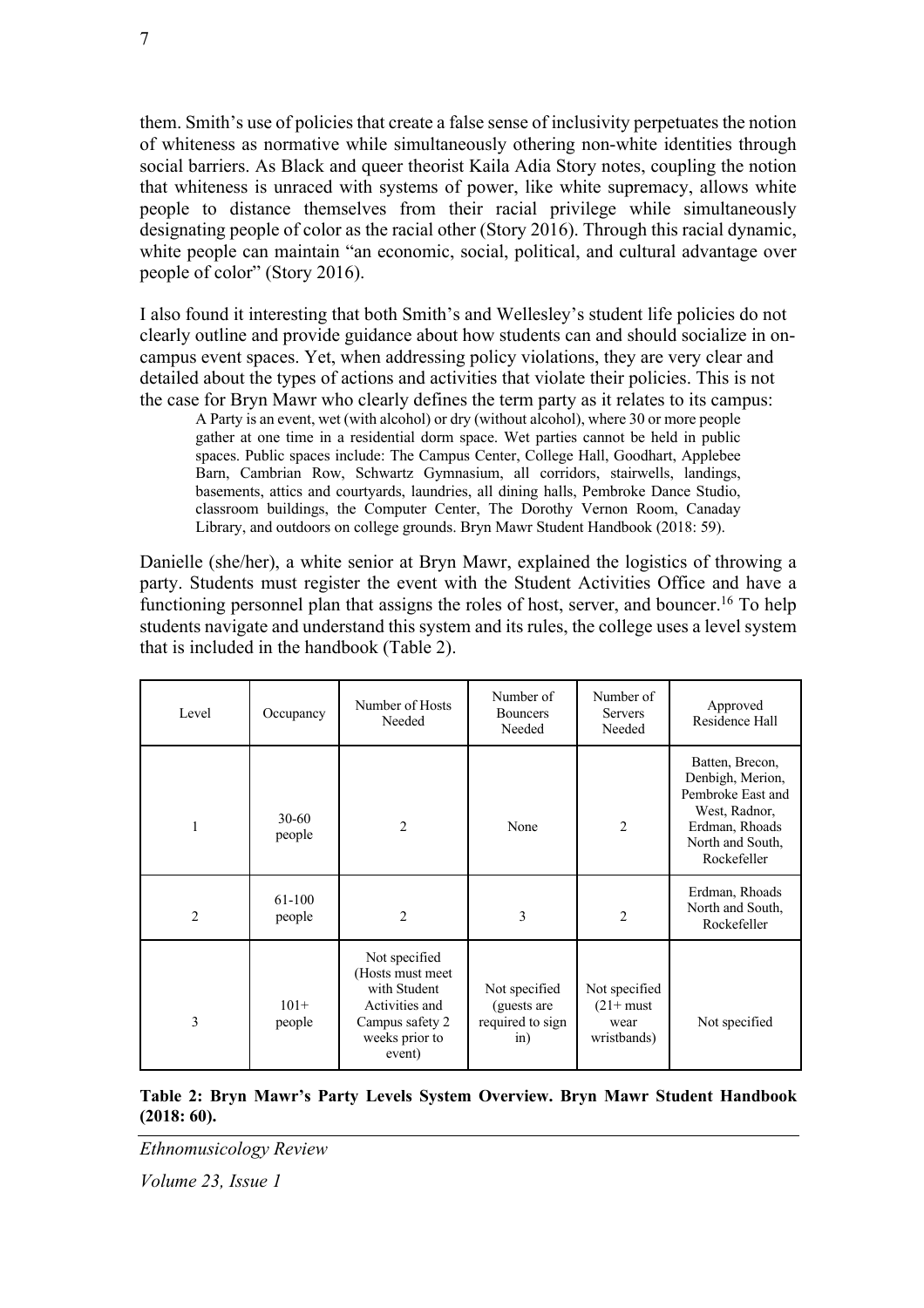In addition to registering the event and having the appropriate personnel, everyone – including "the bouncers, servers, and hosts – must "be party-trained, which is just like an online alcohol training" and needs to "wear a button that says Bouncer or Host."

It is clear that how a school enforces its student life policies plays a role in mediating the hookup and party culture on its campus as well as the level of comfort students, especially those of color, feel participating in them. As seen above, students at these colleges experience their institution's policies in both positive and negative ways. Wellesley's and Smith's policies foster social environments where queer and non-white students feel unsafe and unwelcome. At Smith, student policies mandated inclusivity and criminalized unsanctioned gatherings which had the unintended consequence of making students of color feel more marginalized and unsafe since they were not allowed to congregate and form community spaces exclusively for themselves. In contrast, Bryn Mawr's policies encouraged students to safely interact with each other at parties and foster inclusive social environments for all identities.

### **Queer Culture at PWIs**

Even though all three colleges have policies that in some form or fashion create obstacles for students of color to connect and socialize, the broader challenge for queer students of color is how to navigate their institution's social and event policies in a manner that feels authentic and retains their individual and collective agencies.

When I asked non-white students to describe their school's queer culture, they responded that it was "very white." They often mentioned their struggles navigating queer spaces where their white classmates placed value on their racial identity in a fetishistic way which made maintaining a sense of self that felt authentic difficult. For example, Wrenn (they/them), another sophomore at Smith and a student of Latinx-descent, remarked that they felt that Smith's queer culture seemed "very limited." They noted that "most everyone I would say who goes to Smith is queer, which is very interesting because it's not that way at a lot of schools," but "when you think about queer culture at Smith, it doesn't include everyone." They asked me if I understood what they meant, and I responded that I did. I recounted that during my first visit to Smith in the Fall of 2018, I was struck by the campus' lack of diversity. In retrospect, my initial observation and Wrenn's description of Smith's queer culture made sense because, as the demographic breakdown above showed, white students comprise the majority of Smith's student body.

Wrenn's response to my question gave me a better understanding of the campus and also a sense of how their experiences in this subculture shaped their perceptions of their college experience as a whole. However, their description of Smith's queer culture as limited and "dominated by white lesbians," also gave me the impression that they felt excluded from Smith's queer social scene because they did not fit the stereotype of the typical queer Smith student. When I commented that I, as well as other Wellesley students, shared similar sentiments about the queer culture at Wellesley, Wrenn nodded in agreement and then remarked that white people have been normalized as "the standard of queerness" and is probably what people think of when they envision queerness at Smith. This particular exchange interested me because it echoed points made by Alison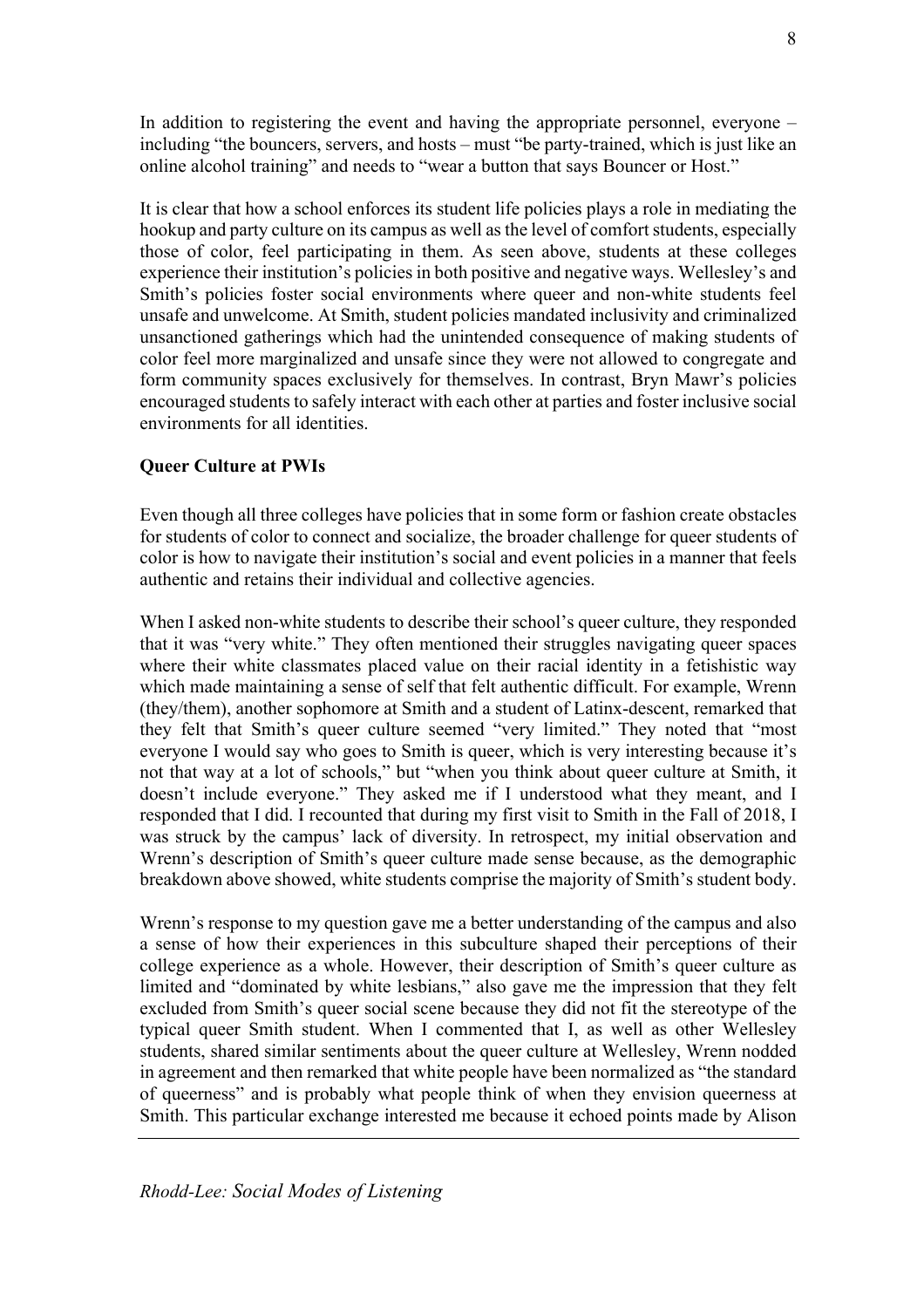Reed and Story that the voices of queer POC, in this case students, are largely erased from white social spaces, which in this case are PWI's. When I commented that it sounds like Smith's queer social hierarchy favors white lesbians, Wrenn enthusiastically agreed, adding that they felt that Smith's queer culture was "dominated by upper-middle class queer white women." Their description of Smith's queer culture sounded almost identical to that of students at Wellesley and Bryn Mawr, which also have predominantly white student populations.

Beyond the erasure of POC's from queer spaces – which are often imagined as white – the students I spoke with also expressed feeling objectified by their white peers. Like other predominantly white spaces, POC do not experience the same level of comfort or privilege as their white queer counterparts in such spaces because they often feel othered and erased while simultaneously fetishized by their white classmates because of the erotic capital ascribed to them (Green 2008). As Wrenn noted, this is especially true for nonwhite and non-cisgender students, like themselves, who often feel like their intersectional identities are further fetishized in white queer environments. For instance, most of the masculine presenting students of color described being fetishized and objectified by white queer students who often saw their combined identity of non-white and masculine gender identity as extremely attractive and desirable. The multiple levels of objectification and fetishization students like Wrenn and other masculine presenting students of color experience in white queer spaces (i.e., parties) detracts from their individual agency and justifiably makes them feel uncomfortable.

## *Soundtrack to Queer Nightlife*

### **Cultural Modes of Listening**

A common refrain I heard from students of color was that large queer campus parties were not fun or the same as parties they would attend at home in part because most were thrown by their white peers and the music selected was either Top 40s songs or throwback music – which didn't live up to their expectations, or standards of what they considered a party. For many non-white students, the music played in dance and party spaces did not fit within what Stockfelt terms their "genre-normative mode of listening"  $(2006)^{17}$  This mode of listening is shaped by the environment in which one grows up which, for many non-white students, does not include Top 40s songs – or other music popular to predominantly white listeners.

For instance, Donna (they/them), a senior at Wellesley who identifies as Black, worked at The Pub, and described the music played at pub nights as either very dated or a mix of recent Top 40s songs.18 When asked for examples they responded that The Pub would have Akon, Chris Brown, and Drake themed pub nights and that "they did a lot of Justin Timberlake nights" as well. Sonia and Raina also shared similar stories about Smith parties. Raina, in particular, told me that they felt that "every Smith party turns into a throwback party without that being announced as the theme." They explained that the music played was mostly "2007 to 2012 throwback music" which they felt gave the parties a "middle school vibe, because usually the lights are on [and] not a lot of people

*Ethnomusicology Review*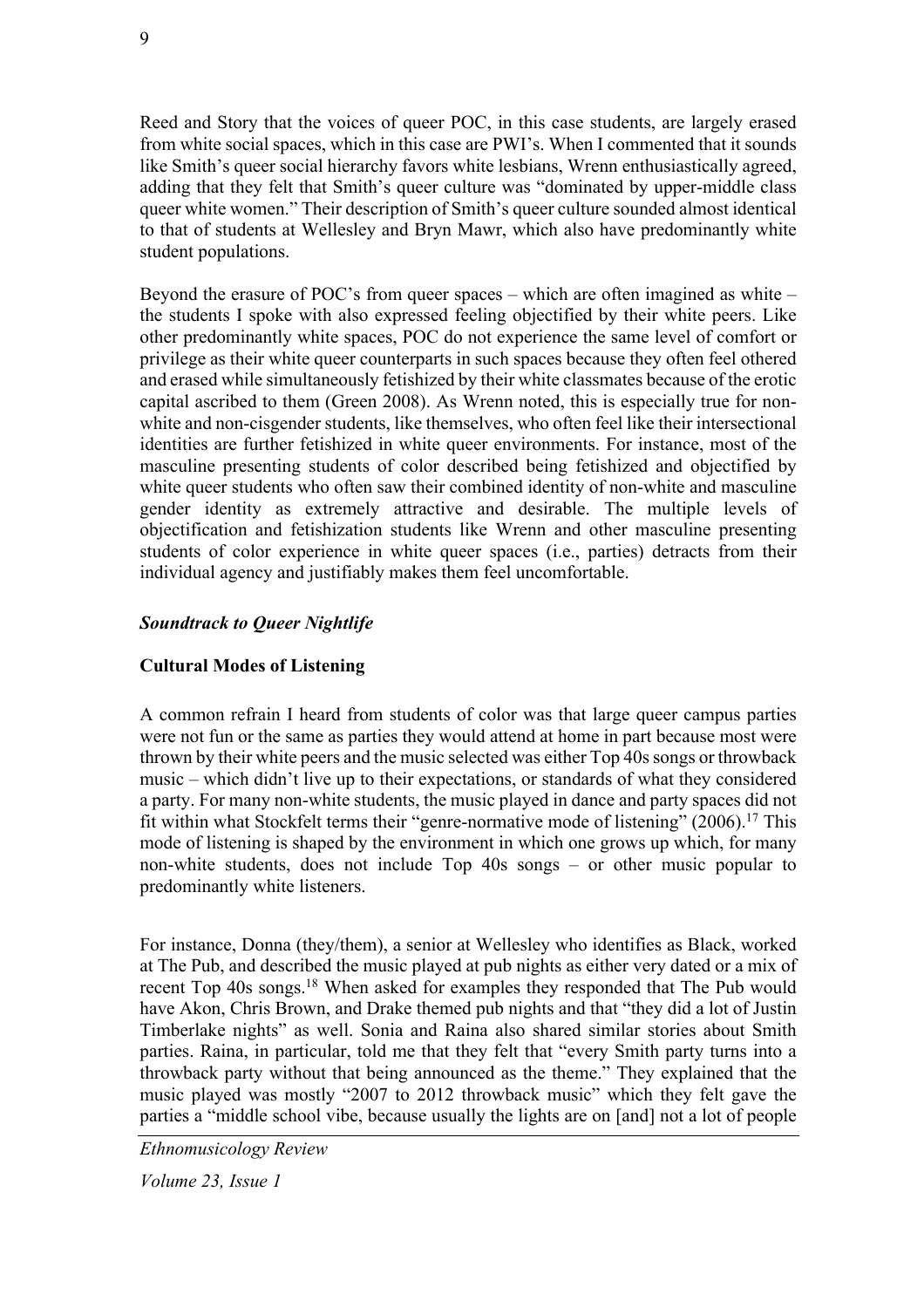are there, and they're standing and they don't know how to dance." Here is how Raina described a typical Smith party scene:

H: So like, it's not really an environment that lets you have parties even though you technically have the space for them.

R: People don't show up so it's like an empty room with music playing really loudly. It's just people standing in a corner, and since it's this really embarrassing old middle school throwback, it's like exactly what, you know, a middle school party looks like. It's students standing around like waiting for something to happen, waiting for the party to get good. And so it's just people talking like over really old music and so what you hear is academic talk and like, Chris Brown from 2009.

When I asked Raina to give me more examples of music typically played at these parties, they replied that it was a mix of mostly throwbacks and some contemporary music. For example, they mentioned that one "would for sure hear early Lady Gaga [and] Katy Perry" but also added that popular music, like trap, and a lot of Drake would also be played because the "white people here love Drake so Drake is at every party." They went on to say that they found this trend "really interesting because it's not stated in the theme that it's a throwback party but that is what you're hearing."

I was intrigued by Raina's observation because it echoed a recurring theme I noticed across my interviews. Regardless of the school, the music played at parties is dominated by songs that are at least seven years old even though more contemporary music is available. Interestingly, Sonia agreed with Raina's observations about Smith parties, but told me that a different trend occurs at queer parties. According to Sonia most of the queer parties turn "into kick-backs even though they were supposed to be parties." When I asked her to explain what she meant, she replied that it is typical to hear a lot of pop music, like Charli XCX, or SOPHIE or "just very weird" music that is "still pop and it's still upbeat but…Very white queer."

Donna, Raina, and Sonia all described these parties as "very white" and that mostly "white queer people" would be present. Donna grew up in a multicultural community in Atlanta where music served as both a link to cultural heritage and social gathering device. The music that they heard in parties at home, like "hip-hop, neo-soul, rap, reggae"– in other words, black music – was strikingly different from the music they heard in The Pub. Donna explained that "different genres of black music" was consumed "by a variety of demographics back home," including white people who lived in the area. They continued, "coming up here, the music that was being played in The Pub was like older, and like something that I would consider outdated, like music from like two years ago." To Donna, who was accustomed to hearing recently released music at parties and other social gatherings, "it felt like [The Pub] had gone back in time." Donna's experience exemplifies how queer parties, and the hookup culture they foster, do not feel inclusive to students of color. This disconnect between genre-normative modes of listening and the perceived normative social scene is yet another illustration of how predominantly white institutions, like Wellesley, Smith, and Bryn Mawr, can be isolating to students of color.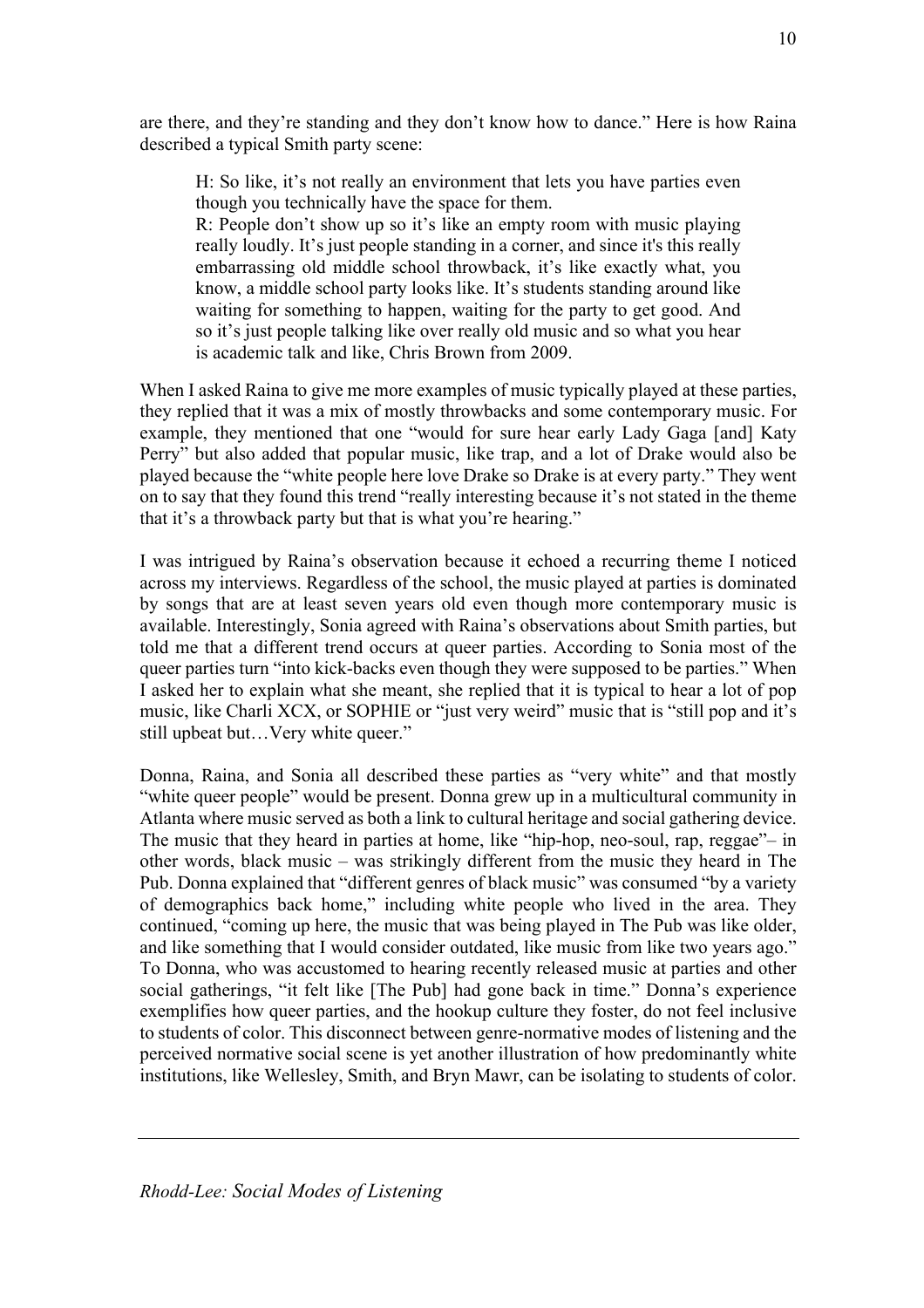As I have noted, these spaces are predominantly white, thus students of color are not afforded the same opportunity to make similar spatial relationships to these spaces nor can they translate the social cues embedded within the music because they do not possess the appropriate cultural mode of listening for these white queer environments. Stockfelt argues that the mode of listening that the listener adopts in any situation is dependent on how the person chooses to listen (Stockfelt, 2006). To choose how one wants to listen, one must first possess the adequate mode of listening required to properly do so. However, as highlighted above, students of color are not given the option to choose which mode of listening they want to adopt because they do not possess the adequate mode of listening for the situation.

The twin dynamics of not being able to relate to the social cues expressed in the song, coupled with the prevalence of white students at the party creates an indirect social barrier between students of color and their white counterparts. As a result, students of color feel othered in predominantly white parties because they are unable to understand the expected social conventions that are relayed through the songs played. This in turn magnifies their impression that the space is not meant for them and that they are not welcomed.

## **DJs and Throwback Culture**

With this in mind, I will now turn to the playlists heard in these party spaces to highlight my point. According to Danielle, there are "a couple students who are known to be really great DJs" at Bryn Mawr. She shared two different Spotify playlists that two of her friends created for parties. Both of her friends are students of color and are highly sought after to spin at house parties because they are "really great at curating playlists" and "people will come to hear them DJ because they know they're going to choose really great music." One of the playlists Danielle shared with me was created by her friend, Asa and is titled, "House Party." It features music from notable 1990's Hip-Hop artists like JAY Z, 50 Cent, N.W.A., 2Pac, Ice Cube, The Notorious B.I.G., Run–D.M.C., Salt-N-Pepa, Busta Rhymes, as well as songs by B2K, Mary J. Blige, Sean Paul, Ying Yang Twins, Backstreet Boys, Rihanna, Ja Rule, and Daddy Yankee. Many of the songs on the playlist, like "Promiscuous" by Nelly Furtado, "Bump, Bump, Bump" by B2K, "Check Yo Self" by Ice Cube, "Pon de Replay" by Rihanna, and "Rompe" by Daddy Yankee are at least 10 years old and were popular in the mid/late 1990's and early 2000's.

This struck me as strange until Danielle explained that students at Bryn Mawr really love music-themed parties. Asa's playlist was for a party that Danielle attended two years ago where music from the 1990's and early 2000's was the theme. She described the party as "one of the best parties [she's] ever been to" and that "people really loved the music." I heard similar responses from Wellesley and Smith students when discussing themed parties on their campuses. Apparently, students love to attend themed parties; however, they must be able to understand the theme's cultural context. For example, if someone decides to host a Halloween themed party, most people know how to dress and what type of social behaviors to expect. In contrast, if someone decides to host an ABBA-themed party, only people familiar with the group and their music would understand the social

*Ethnomusicology Review Volume 23, Issue 1*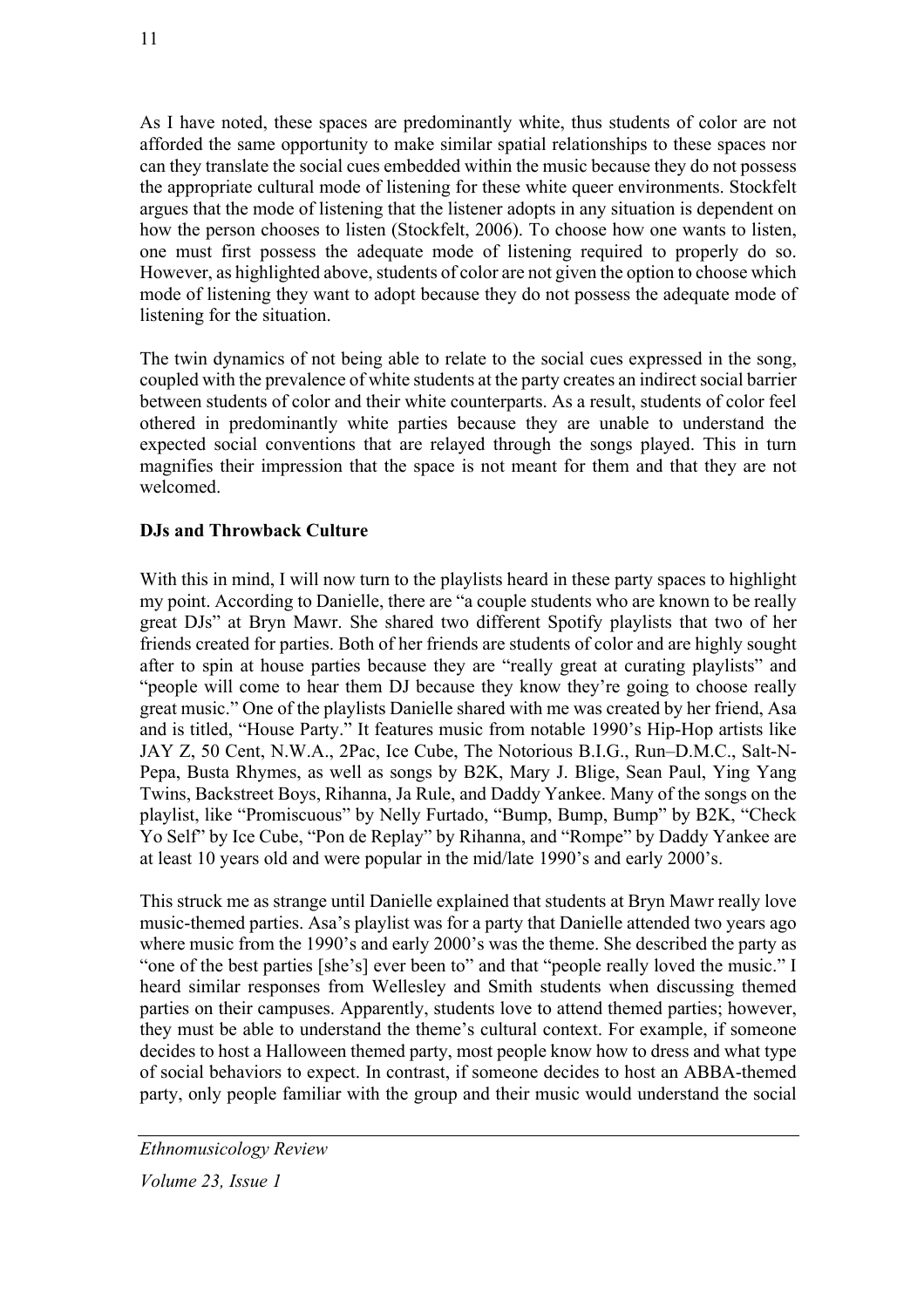context conveyed by this theme. Consequently, theme parties only make sense to participants who possess the appropriate knowledge about that environment.

Music-themed parties are also popular because they allow students to dress in clothing that typifies a period and gives them an opportunity to dance to music from that period with their friends. One would not expect themed parties to be so popular on college campuses; however, when viewed from the lens of Turino's theory of the social participation of music, and Stockfelt's modes of listening, their popularity makes sense. Musically themed parties owe their popularity to the important social cues they convey; additionally, they contextualize the expected rules of participation for the event. For example, Danielle enjoyed 1990's and early 2000's music-themed parties because the theme communicated the objective of the party – which was to listen to, and dance to, 1990's and early 2000's music as they did in middle school.

For many, middle school was an important period in their lives because it was when they began to socialize with their peers in group settings that foregrounded music (i.e. parties). It also represents a transitional time when they began to explore forms of socializing that up until that point, was considered exclusively for adults. The onset of puberty creates the need for additional social rules around bodily autonomy, and boundaries to become foregrounded in every situation where group activities, like dancing and parties occur. Social cues and behaviors that were previously given little or no thought suddenly become essential to understanding what is happening in one's social environment. Behaviors that were previously considered platonic and socially acceptable, such as asking someone to dance, are now seen as romantic gestures and only acceptable in certain social contexts.

Hence, themed parties – like the 1990's and early 2000's parties Danielle attended – puts students at ease and gives them a sense of comfort due to their longing for a familiar social setting (i.e., culturally-dependent mode of listening). They know and understand the rules of engagement at these gatherings which eliminates the need to spend time and energy learning which social behaviors are acceptable, and which are not. In this way, music-centered party themes reproduce a genre-normative mode of listening that is familiar to participants and allows them to fully comprehend the social codes embedded within the music played (i.e., the participant's social mode of listening). Even though themed parties communicate the social rules of engagement to participants, they may not feel inclusive to everyone because only participants familiar with the culturallydependent mode of listening can understand the theme of the party.

### *Racially-informed Modes of Listening*

#### **Context-dependent spatial relationships**

Having a cursory understanding of the environments in which queer hookup culture occurs and the different types of social gatherings that contribute to queer social environments is vital for any discussion of music's relationship to queer hookup culture. My experience as an undergraduate taught me that social gatherings such as dorm parties and pregames can be differentiated from one another by three factors: 1) location, 2) the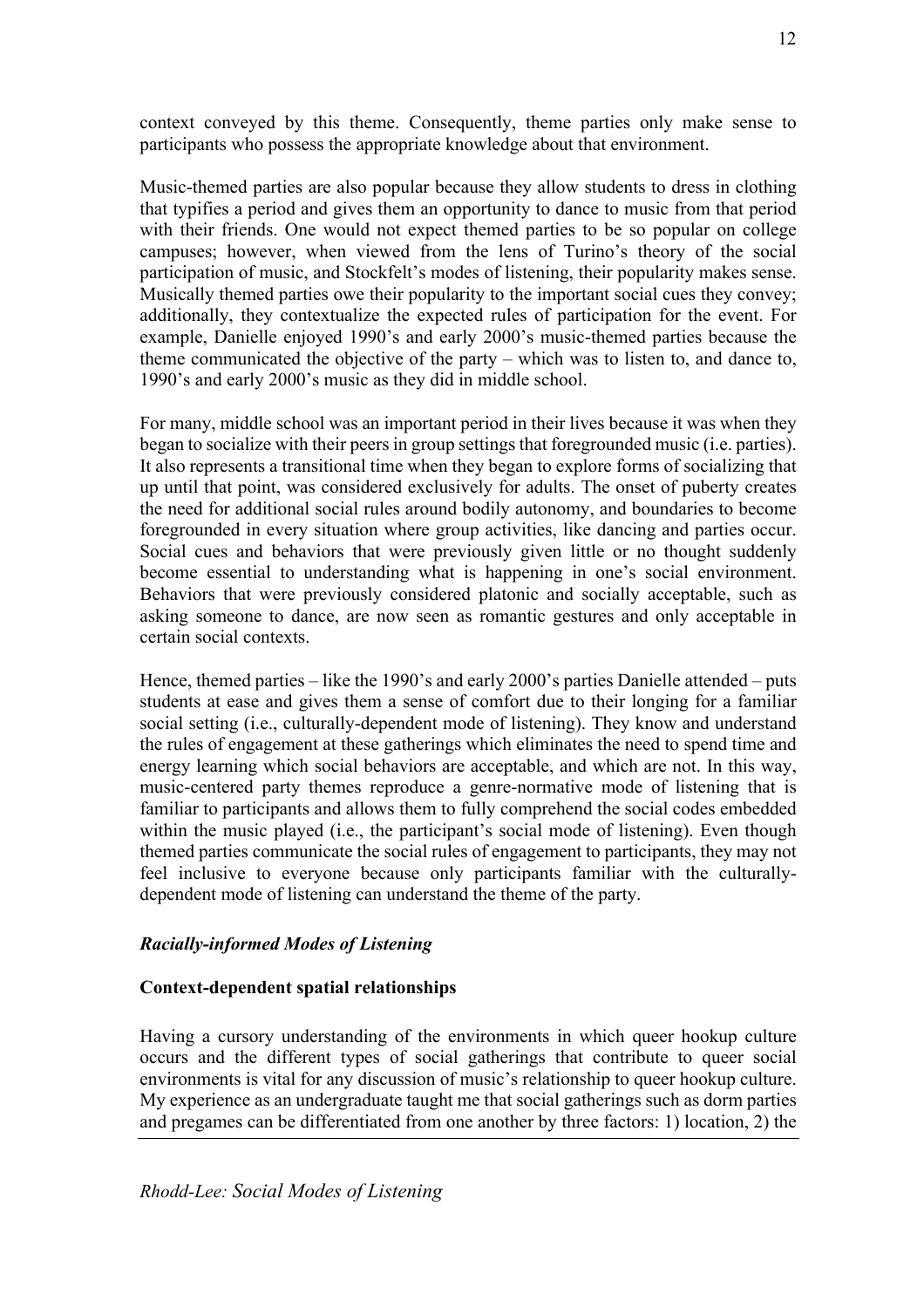type of music played, and 3) the context in which the gathering takes place. In the scenario presented at the beginning of this article, I provided an example of a pregame and a dorm party. Both take place in dorm rooms but are distinguishable from each other because of context and, in this instance, chronology. A pregame can be considered a type of dorm party, however, students would not refer to it as such because pregames are considered gatherings that take place before going to a designated (read: primary) social event.

To illustrate this point, let's break it down: you and your friends met in your dorm room with the intention of attending a party together. This first type of social gathering can be distinguished as a pregame because: 1) the location is your room, 2) the artists you have chosen fit what Stockfelt calls the "genre-dependent mode of listening," and 3) you and your friends are gathering with the intention to drink and socialize in an intimate setting before heading out to the primary event (i.e., the party you were all invited to).

Even though you were all socializing and dancing with each other, the pregame was not the main objective of the evening (i.e., the primary event). Rather, it was a vehicle that helped your group reach the end goal of the night: attending the party. This distinction is important because it relates to what I call "context-dependent spatial relationships"– which tells a participant what type of social event they should expect to participate in, and is crucial for understanding how location, music selection, and culturally-dependent modes of listening determine what type of gathering occurs.<sup>19</sup> Additionally, it is also necessary for understanding how sound and space create environments where sexual behaviors can manifest.

# **Social Modes of Listening**

Social modes of listening can be influenced by social identifiers, like queerness and racial identity. As I have stated, there are many factors that go into forming social modes of listening. For example, context-dependent spatial relationships (i.e., themed parties) can influence how one relates to the social environment as well as provide a point of reference for how to interpret the social behaviors exhibited in that environment. This raises the question, do queerness and race inform a person's social mode of listening?

I would argue that they do. As I have demonstrated, determining the appropriate contextdependent modes of listening is heavily influenced by the cultural and racial environment in which one was raised. For example, Raina went to a party in their white friend's dorm room expecting it to be a dorm party but found that it was actually a kick-back. Raina did not consider this gathering a party because music by SOPHIE was playing and everyone was "sitting around, smoking weed, doing whippets, and literally just sitting and talking." SOPHIE's sound can be described as experimental electronic music. Picture listening to PC computer game music mixed with EDM and a range of disjointed voice samples. That is what it is like to listen to SOPHIE. Raina's white friend and Raina had different ideas about what constitutes "party music." For Raina, music by SOPHIE is out of place in a party designated for dancing because it does not have a clear rhythmic danceable pattern (i.e., does not fit their culturally-dependent mode of listening). On the other hand, it is appropriate for the sonic environment of a kickback (i.e., genre-normative mode of

*Ethnomusicology Review*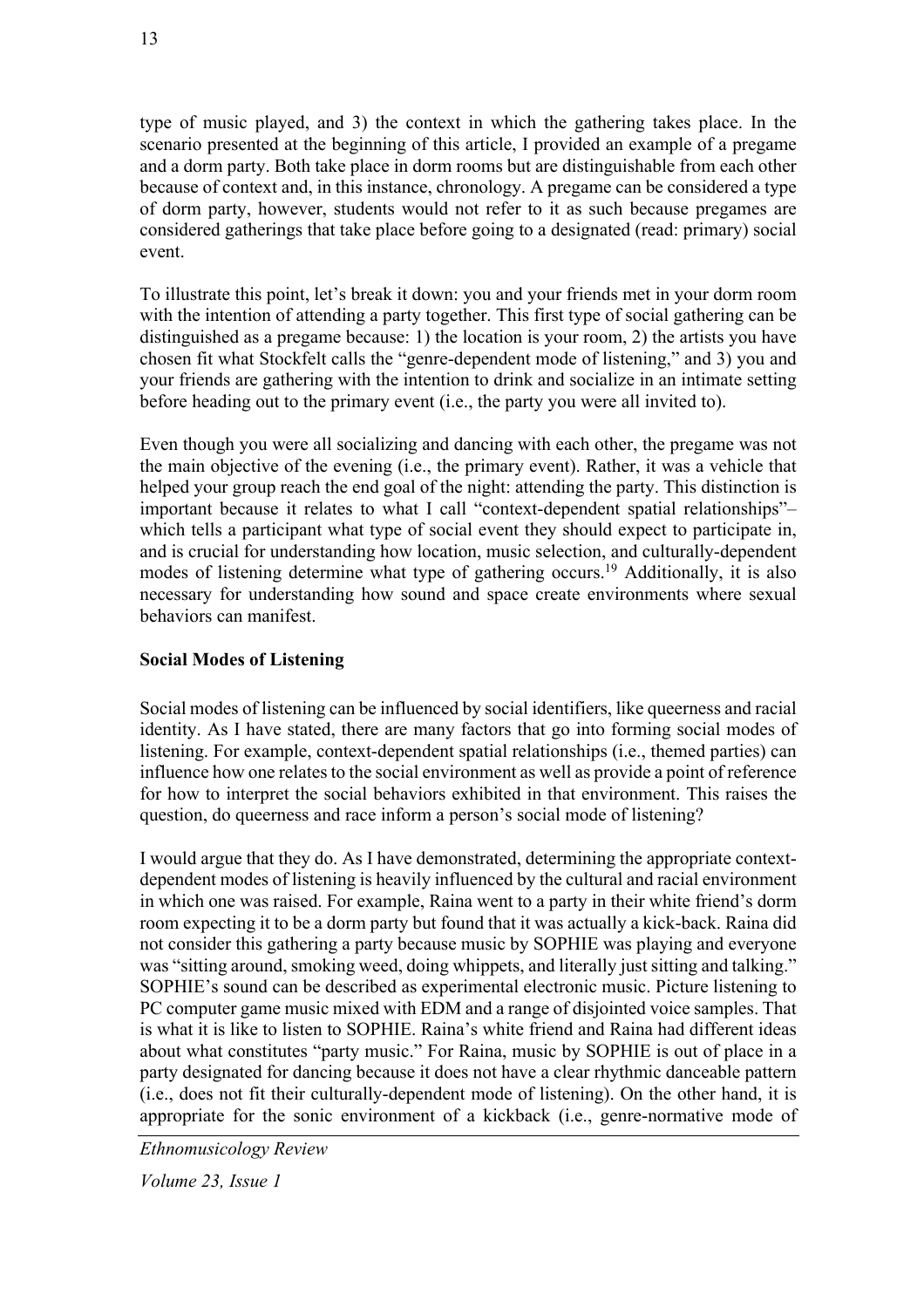listening) because the music played at kickbacks is meant to fill space but not too much that it becomes foregrounded and overpowers conversation.

For many students of color, music by artists like Solange, Sampha, Raevyn Lanae, and SOPHIE fit the mode of listening associated with kickbacks because they create a "chill" and laid-back vibe commonly associated with this form of gathering. Music conveys the desired type of socialization and allows students, like Raina, to understand: 1) what type of socializing is taking place, and 2) the appropriate type of social behaviors. All the students of color I spoke with at Wellesley, Bryn Mawr, and Smith, agreed that the party Raina described would be considered a kickback because the vibe and sonic atmosphere expressed did not fit their criteria of a party.

On a similar note, Sasha (she/her), a white student from Wellesley, explained that she generally goes to pub nights when she has "something hard due that day" or wants "to get a dance workout in."20 Unlike the other people whom I spoke with, Sasha is not uncomfortable going to pub nights by herself. She told me that she sometimes "just has the social stamina" to go by herself "and have that awkward period of time" where she has "no idea who is there." Other times she "generally [goes] with a buddy" or the 4 or 5 people with whom she went on a winter session trip. In my conversation with Sasha, we mostly talked about her music taste and what she thought about The Pub playlists. She described her taste as "more like alt rock, or oldies and early 2000's," and described the songs played on pub nights as "definitely not [her] taste" because it is "more like groovin' music" and not "jumpable."

Similar to playlists, the presence of a particular group of students in a party space can significantly influence the type of music played in that space – this relates back to the context-dependent spatial relationships. For instance, all the Wellesley students I interviewed agreed that the rugby team used to be the initiators of pub nights; a fact that is exemplified in this excerpt of my conversation with Sasha:

**H:** So, do you think whoever enters pub night kind of shapes the kind of music that's played?

**S:** Yeah, well for the most part. Like if Frisbee shows up the music stays a little bit more popping. But, if like I don't know. What's like a defining group that makes the music really slow down?

**H:** I don't know. I just keep hearing that generally whoever starts pub nights is typically rugby and that once rugby shows up then everyone else shows up.

**S:** Very true, but they show up from the hoop and sometimes they leave and go [back] to the hoop and you're like "where are all the friends?" As soon as there's a bad song everybody leaves and goes to the hoop and then you have to go rile them up and be like "come back!"

**H:** So, what would you describe as like a bad song?

**S:** A song that people don't know and people don't really want to dance to.

**H:** Do you have any examples? Like something that you were just like "yeah, this isn't really a good song to dance to."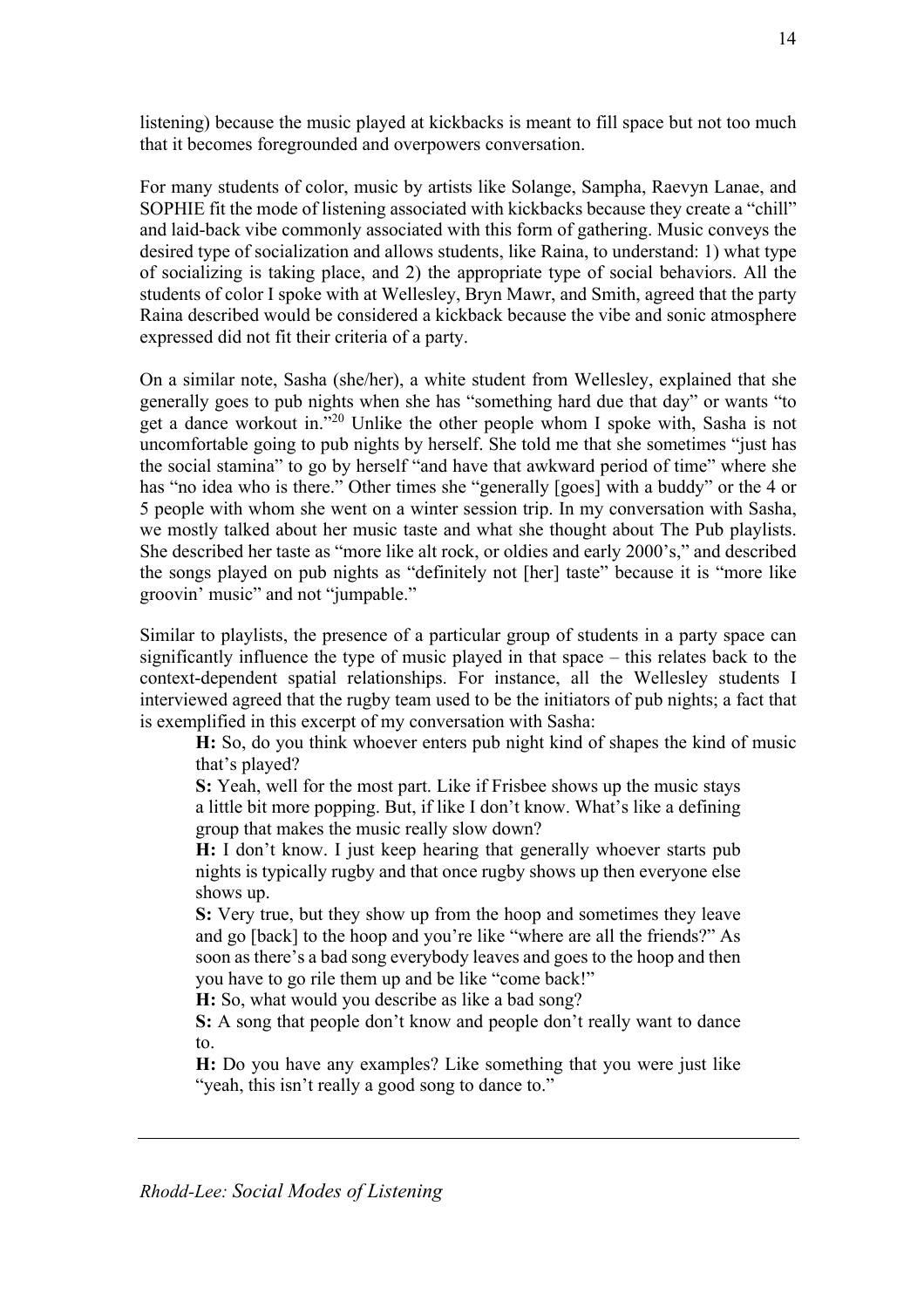**S:** The problem is that generally if I don't like the song, I also don't know the song… So, I guess an example would be if Eminem played like that wouldn't be a great song to dance to.

**H:** So, would you call Drake or the Weekend or someone along those lines like "less dancey" or more of a bad song to play?

**S:** Sometimes I think Drake works but like you can't have multiple Drake songs you know? You have to have like one and then four other songs and then like maybe another.

**H:** So Drake is more like going to listening parties as opposed to like "I came here to dance."

**S:** Yeah, because his music is just like you're trying to move in a circle and like you really can't because you just end up doing the stupid dance that he does on YouTube.

**H:** So, I guess kind of going back to what you were saying about how when more people show up the music kind of changes and is a little bit more slow, do you notice any kind of change (in the music) when a certain group of people enter? Like does the music change?

**S:** When people start to enter pub, which is often generally Rugby or Frisbee, the music at first gets faster and gets more dancey.

**H:** So that's what you would think about as like not good for dancing?

**S:** I would say that Rihanna could bridge that gap with some of her songs, but not necessarily all of her songs.

**H:** Like some of her newer stuff not as much?

**S:** Yeah, like her older stuff yeah. Because that's also stuff that you could scream the lyrics to at the top of your lungs in a drunken stupor, so like yeah. That's sort of like what I'm saying like 2008 to 2010 where people still know the lyrics [to songs].

**H:** So, things that you listened to in like middle school or high school? **S:** Yeah! Where you had time to memorize lyrics because you would drive places and things like that.

**H:** So like things you heard on the radio a lot more?

**S:** Yeah, I guess like stuff from back in the radio days.

The genre-normative mode of listening is influenced by the cultural environment in which an individual was raised. Both Raina and Sasha enjoy upbeat music, but there are other sonic qualities, such as vibe and feel, that determine if a song can be classified as party music. For example, music by SOPHIE has an upbeat tempo that can be likened to those found in conventionally agreed upon party songs; however, other sonic qualities, like feel and the vibe, would not meet Raina's criteria for what party music should sound like. Conversely, Sasha would likely define music by SOPHIE as party music because it meets her sonic criteria of being "jumpable."

#### *Conclusion*

As these narratives demonstrate, music has the power to function both as a social unifier and a signifier of who feels included or excluded from a space. They also demonstrate how queerness and racial identity can influence culturally-dependent modes of listening.

*Ethnomusicology Review*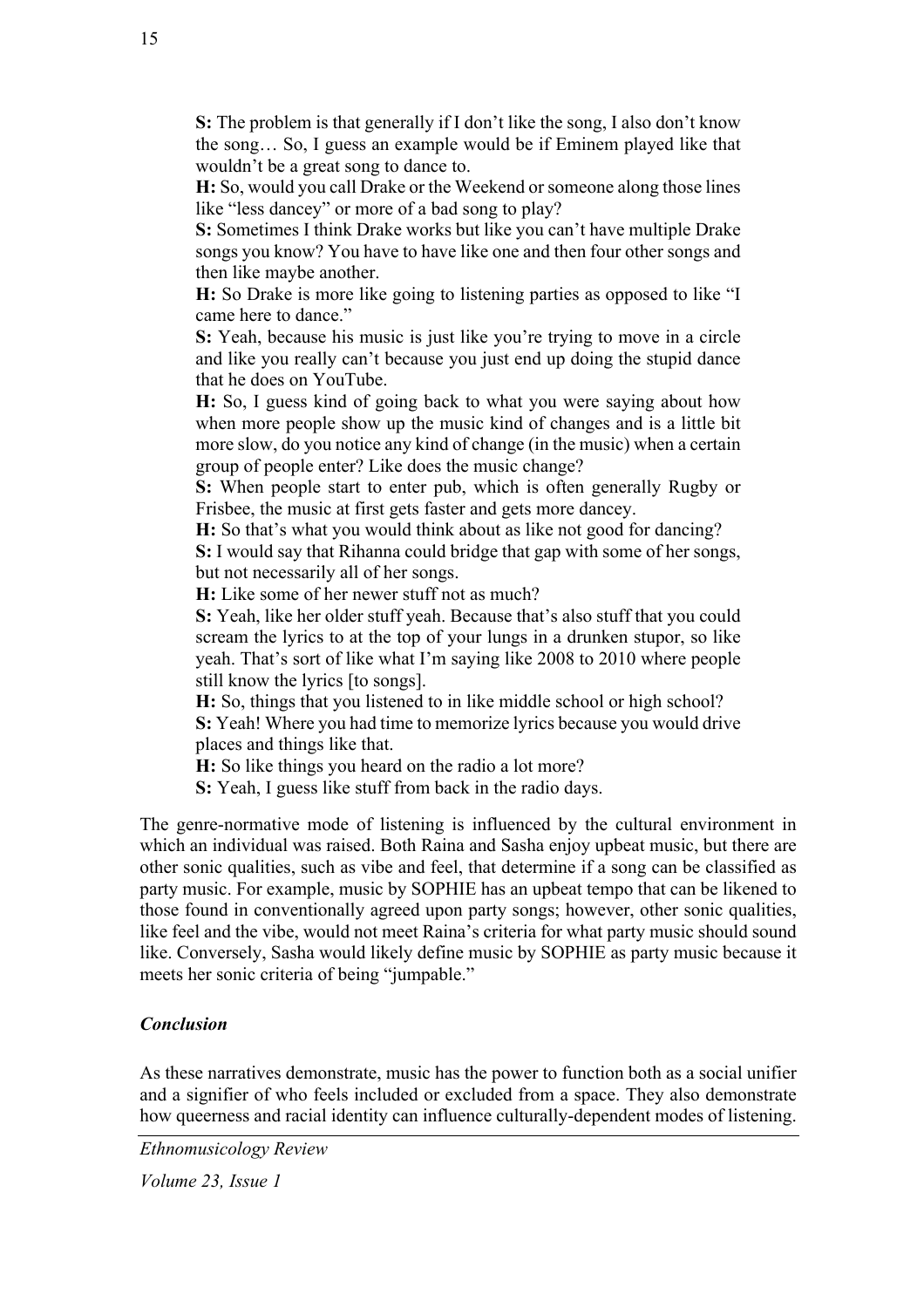Raina's and Sasha's stories shows that an understanding of the social environment as well as the type of social gathering, are equally important for determining who participates in queer hookup spaces and their level of comfort in doing so. This is an important distinction because it relates to context-dependent socializing, which informs a participant of what type of social event they will join. As my findings suggest, music played in social settings are differentiated from each other by location, musical selection, and its context-dependent mode of listening. Furthermore, we see that in all social environments in which students participate, music dictates the social context because it communicates the types of social behaviors expected and required in a given situation. Understanding how location, music selection, and the context-dependent spatial relationships determine the type of gathering that occurs is essential for understanding how sound and space create environments where sexual behaviors can manifest.

#### **Notes**

<sup>4</sup> The term "party" is ubiquitously used at all three schools to refer to different forms of socializing that revolves around party environments. At Wellesley and Smith, the term "party," in part, appears to be driven by policy distinctions about places where students may socialize. However, the distinctions as to the subcategories of parties appears to be student driven and not administratively derived. This is an interesting observation because it indicates that party culture is universal since students are the definers and designators of what is considered party culture. I find this explanation credible because certain terms, such as kickback, are used in the same way by students at all three colleges. This suggests that at all three schools there is a shared understanding amongst students of how party culture is organized.

<sup>5</sup> This work underwent Wellesley College's IRB review process and was approved. In accordance with the approved consent form distributed to participants, all names were changed to protect their privacy. In total, I interviewed three students from Smith, two from Bryn Mawr, and included 2 Wellesley student interviews that I repurposed from my 2017 research paper on Punch's Alley. The Wellesley students whose material is presented in this work were all given copies of the IRB consent and agreed to have their experiences included in this paper.

 $6$  The research presented in this article is taken from my senior undergraduate honors thesis, titled "The Social Modes of Listening: How Racial Identity and Music Shape Hook-up Culture and Erotic Capital at Same-Sex Colleges," which was conducted advised by Professors Petra Rivera-Rideau and K. E. Goldschmitt, and was awarded the 2019 Billings Award in Music by Wellesley College. This research received no funding and, as a result, I relied on interviews to gain an understanding of Bryn Mawr and Smith's queer hookup and party cultures.

 $<sup>1</sup>$  Pregame is colloquial term used to describe a social environment where one consumes alcohol</sup> in advance of attending a larger social event. It can be used both as a verb and noun. A larger discussion on pregames and hookups in co-educational setting is given in Lisa Wade's *American Hookup* (2018).

<sup>&</sup>lt;sup>2</sup> This work is titled "The Social Modes of Listening: How Racial Identity and Music Shape Hook-up Culture and Erotic Capital at Same-Sex Colleges." It was presented at the 2018 annual meeting of the Northeast Chapter of the Society for Ethnomusicology and was awarded the Lise Waxer Undergraduate Writing Prize for best student paper.

<sup>3</sup> In a 2016 article for *The Guardian*, Lisa Wade, who has conducted extensive research on hookup culture in American universities and colleges, provides a succinct working definition of hookup culture that aligns with my usage of the term in this article. She states that "hookup culture is an environment that idealizes and promotes casual sexual encounters over other kinds, regardless of what students actually want or are doing."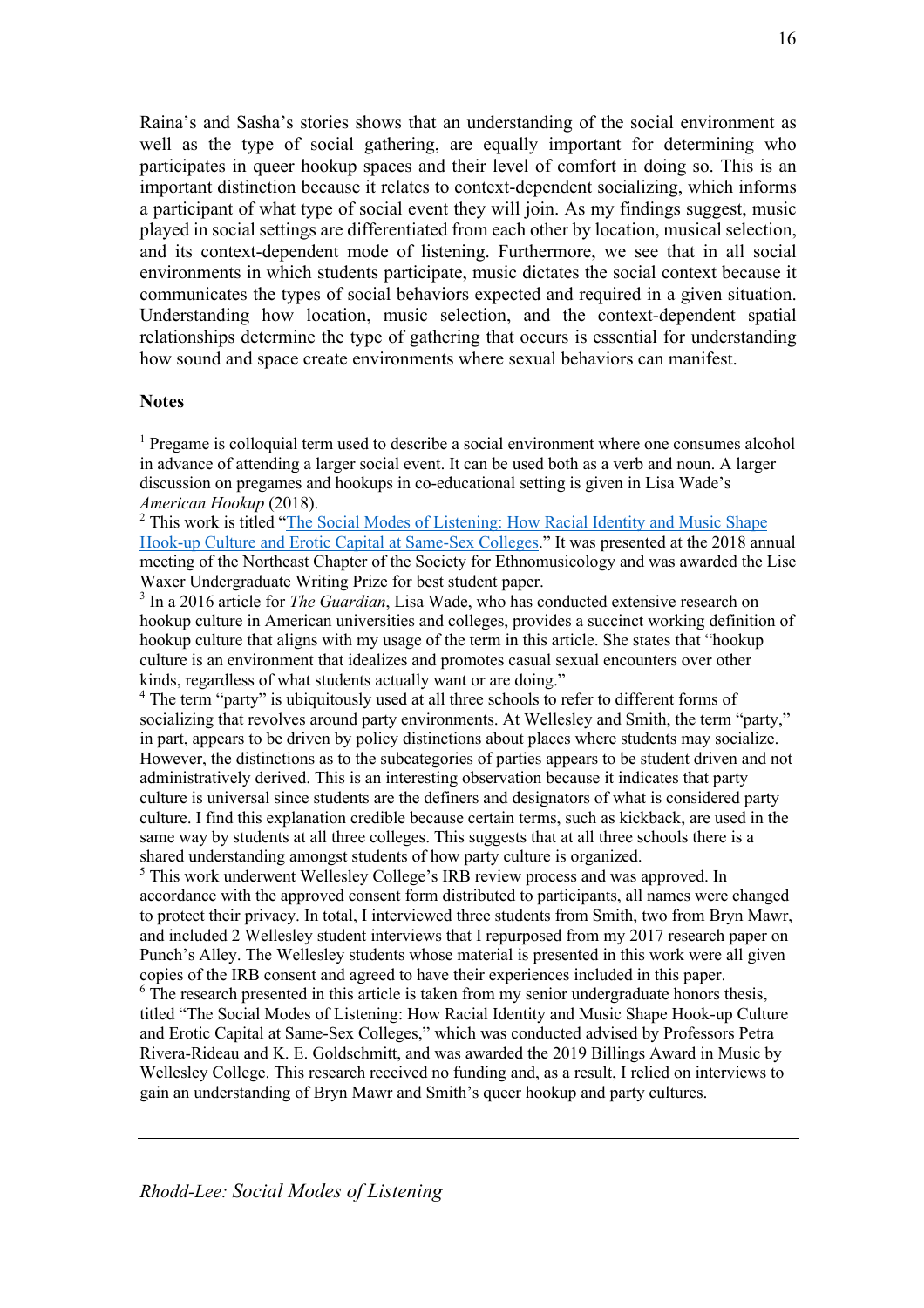$<sup>7</sup>$  Wellesley's drug and alcohol policy does not define the types of social events covered by the</sup> policy, nor does it codify its guidelines or resources for students which makes it difficult for them to ensure that they are complying with the college's social policies.

<sup>8</sup> Wellesley College Student Alcohol and Other Drugs Policy, Appendix A.

<sup>9</sup> Some students didn't disclose how they identify racially so I've decided to use terms like "student of African-descent" or "student of Latinx-descent" instead of assuming their racial identity.

 $10$  The referenced states: "Each undergraduate Smith student is a member of the social system and is welcome to participate in all social events taking place on campus and in residential houses. The social system is funded through the student activities fee (SAF) and by the college" (Smith College Social Events Policies, Procedures and Guidelines).

 $11$  According to students, rooms at Smith can hold up to 15-20 people.

<sup>12</sup> Smith College Social Events Policies, Procedures and Guidelines.

 $13$  A kickback is a social gathering where music is played in the background while everyone engages in conversations.

 $14$  My conversations with Sonia, Raina, and Wrenn revealed that Smith students are more likely to have "illegal" parties because they have autonomy over who is allowed to attend, the music played, and the venue. To reiterate Raina's earlier point, registered parties provide institutional benefits such as event space and funding. They emphasized that this form of regulation not only creates obstacles and additional challenges for historically disadvantaged groups, but also forces them to gather in spaces without adequate resources and which could also be deemed "unsafe." An unintended consequence of these requirements is that certain groups of students (like students of color) who are more likely to host unregistered parties, as a way to circumvent the restrictions registered parties impose, are stigmatized by the institution for violating its policies. While it is important to note that this problem is not exclusive to historically disadvantaged groups, the impact appears to be most felt by students of color who are presented with little or no options for sanctioned safe social spaces by their institution.

 $15$  Information for this table was gathered from Offices of Institutional Research at Wellesley, Bryn Mawr, and Smith Colleges.

 $16$ <sup>16</sup> The number of hosts, bouncers, and servers required for a party is dependent on the size of the function and whether alcohol will be served. Hosts are given an extensive list of responsibilities that include communicating the party details to the dorm president, as well as coordinating with housekeeping to ensure that the space is restored to its original condition. Additionally, hosts are tasked with managing all the event logistics while server and bouncer responsibilities are restricted to the party itself. Server tasks include serving alcohol to guests that are 21 years or older, monitoring the alcohol consumption of guests during the event, and marking guests' hands every time they are served.

<sup>17</sup> In his article 2006 "Adequate Modes of Listening," Stockfelt postulates that different listening practices, or modes of listening, are connected to the specific listening situation in which they are used. What he means by this is that how people relate to, and experience music is shaped by the environment in which they are listening. He defines adequate listening as the act of hearing music according to a given social situation, and the "predominant sociocultural conventions of a subculture to which the music belongs." He expands upon this point by introducing the concept of "genre-normative modes of listening" which he defines as the environment one most associates as the appropriate listening situation for a specific genre of music.

<sup>18</sup> Donna is one of the Wellesley students I originally spoke with in 2017 as part of my Punch's Alley research. Their interview was repurposed for this work.

 $19$  This term adapts Stockfelt's language to examine the connection between spatial relationships, identity, and cultural-dependent modes of listening.

*Ethnomusicology Review*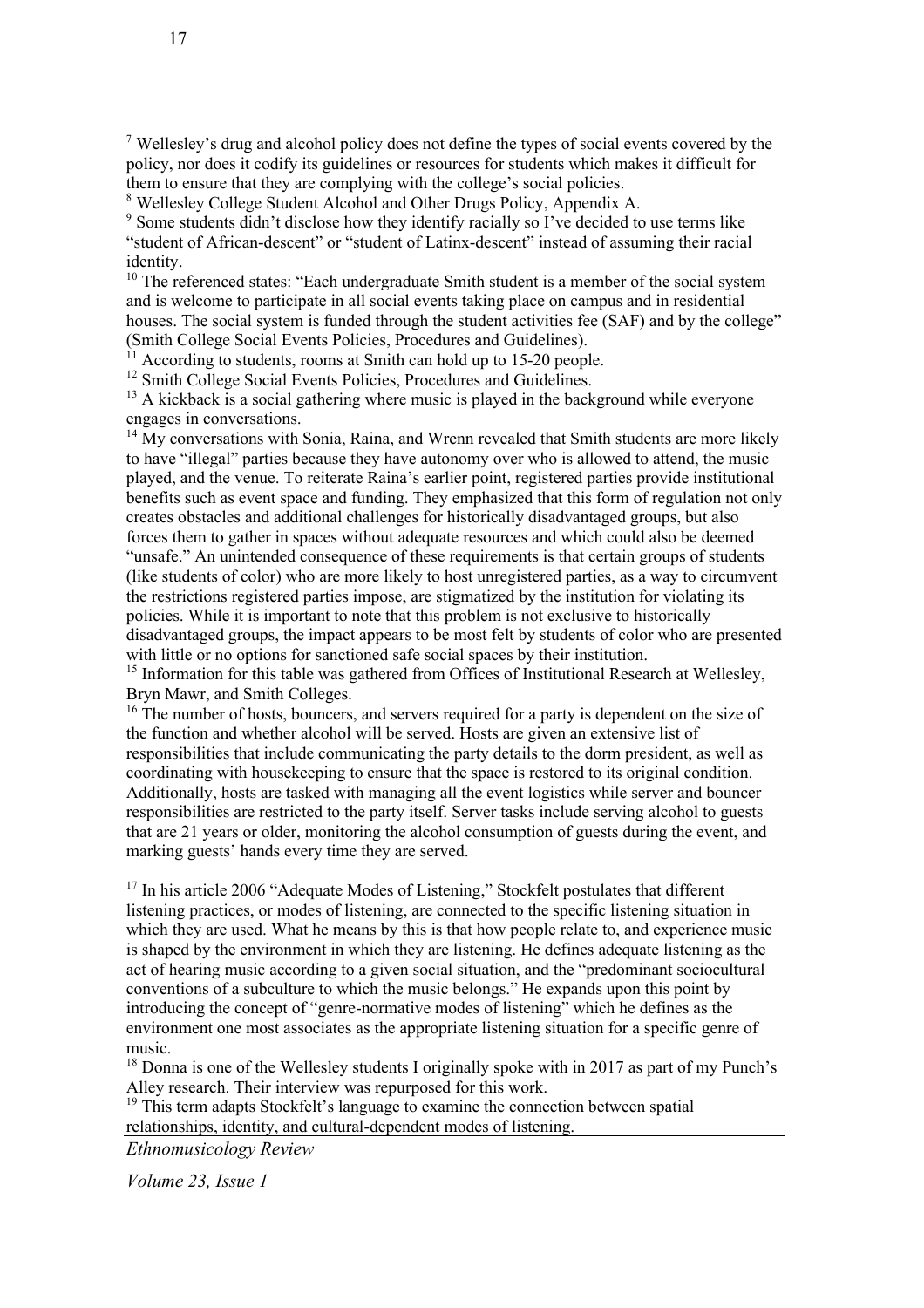$20$  Sasha is another Wellesley student I originally spoke with in 2017 as part of my Punch's Alley research. Their interview was repurposed for this work.